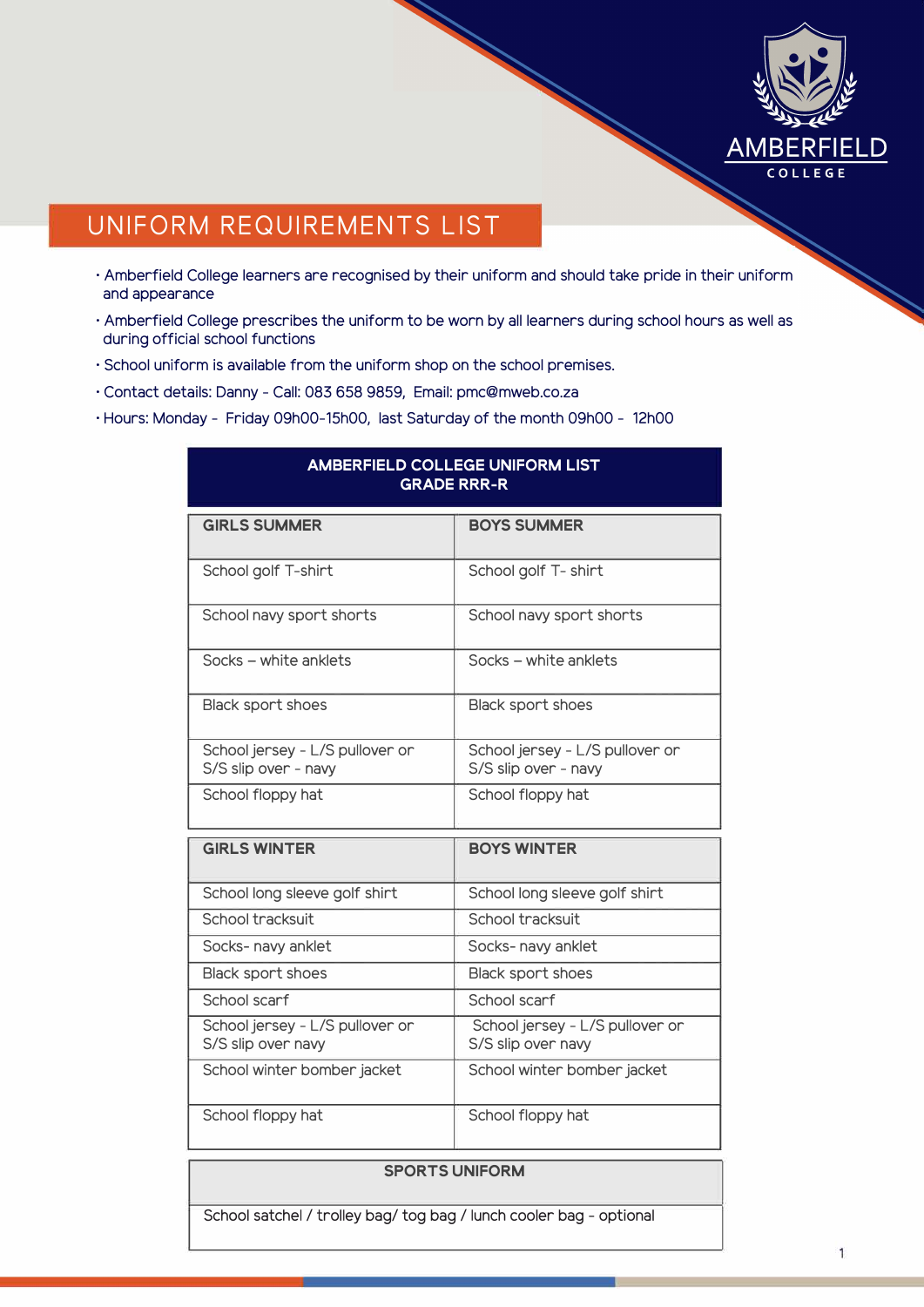### AMBERFIELD COLLEGE UNIFORM LIST **GRADE 1 - 3**

| <b>GIRLS SUMMER</b>                                     | <b>BOYS SUMMER</b>                                          |
|---------------------------------------------------------|-------------------------------------------------------------|
| School blouse - short sleeved -<br>Sky blue             | School shirt - short-sleeved - sky<br>blue                  |
| School tartan skort                                     | School bermuda shorts - stone or<br>school trousers - stone |
| Socks - Stone-coloured anklets                          | Socks - Stone-coloured long<br>socks                        |
| School shoes - brown                                    | School shoes - brown                                        |
| School jersey - L/S pullover or<br>S/S slip over - navy | School jersey - L/S pullover or<br>S/S slip over - navy     |
| School cap                                              | School cap                                                  |
|                                                         | Brown leather belt - small buckle                           |

| <b>GIRLS WINTER</b>                                     | <b>BOYS WINTER</b>                                      |
|---------------------------------------------------------|---------------------------------------------------------|
| School golf long sleeve T-shirt                         | School golf long sleeve T-shirt                         |
| School tracksuit                                        | School tracksuit                                        |
| School jersey - L/S pullover or<br>S/S slip over - navy | School jersey - L/S pullover or<br>S/S slip over - navy |
| Sport shoes - black                                     | Sport shoes - black                                     |
| Socks - navy anklets                                    | Socks - navy anklets                                    |
| School cap                                              | School cap                                              |
| School scarf                                            | School scarf                                            |
| School winter bomber jacket                             | School winter bomber jacket                             |

#### **SPORTS UNIFORM**

School satchel / trolley bag/ tog bag / lunch cooler bag - optional

| <b>GIRLS SPORT UNIFORM</b><br>(Practices)   | <b>BOYS SPORT UNIFORM</b><br>(Practices) |
|---------------------------------------------|------------------------------------------|
| Sport shirt (summer and winter)             | Sport shirt (summer and winter)          |
| Sports skort/navy school shorts<br>(summer) | School navy sports shorts<br>(summer)    |
| Navy costume (summer)                       | Navy swimming jammer (summer)            |
| School swimming cap (summer)                | School swimming cap (summer)             |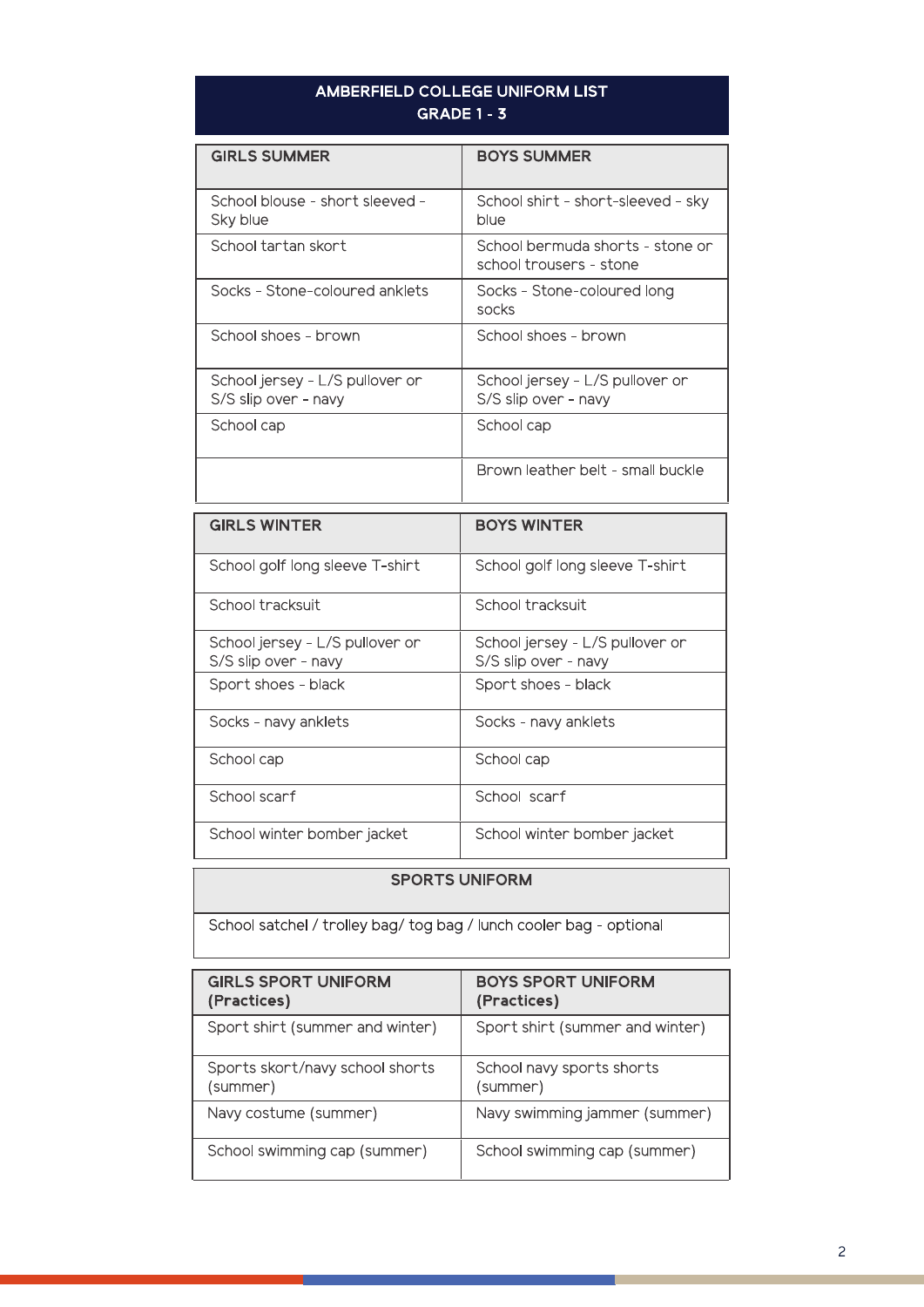| Socks - white anklets                                                                  |  |
|----------------------------------------------------------------------------------------|--|
| School tracksuit (winter)                                                              |  |
| Long blue socks for certain sport (hockey, soccer, rugby, etc.)<br>(Winter and summer) |  |
|                                                                                        |  |

| <b>Matches</b>                                       | <b>Matches</b> |
|------------------------------------------------------|----------------|
| Match kits must be purchased according to sport code |                |

#### **AMBERFIELD COLLEGE UNIFORM LIST GRADE 4-12**

| <b>GIRLS SUMMER</b>                                     | <b>BOYS SUMMER</b>                                                |
|---------------------------------------------------------|-------------------------------------------------------------------|
| School blouse - short sleeved -<br>Sky blue             | School shirt - short-sleeved - sky<br>blue (open collar)          |
| School cravat                                           | School tie (if closed collar<br>short sleeve shirt is worn)       |
| School tartan skirt                                     | School bermuda shorts - stone or<br>school chino trousers - stone |
| Socks - anklets stone                                   | School socks - long stone-colour                                  |
| School jersey - L/S pullover or<br>S/S slip over - navy | School jersey - L/S pullover or<br>S/S slip over - navy           |
| Brown school shoes                                      | Brown school shoes                                                |
| School cap                                              | School cap                                                        |
|                                                         | Belt - Brown leather with small<br>buckle                         |
| Blazer only Gr 8 - 12                                   |                                                                   |

| <b>GIRLS WINTER</b>                                     | <b>BOYS WINTER</b>                                      |
|---------------------------------------------------------|---------------------------------------------------------|
| School shirt - long sleeved sky<br>blue                 | School shirt - long sleeved sky<br>blue                 |
| School cravat                                           | School tie                                              |
| School skirt or school stone<br>slacks                  | School chino trousers - stone                           |
| Tights - Stone coloured woollen<br>tights               | School socks - long stone-coloured                      |
| Brown school shoes                                      | Belt - Brown leather with small<br>buckle               |
| School jersey - L/S pullover or<br>S/S slip over - navy | School jersey - L/S pullover or<br>S/S slip over - navy |